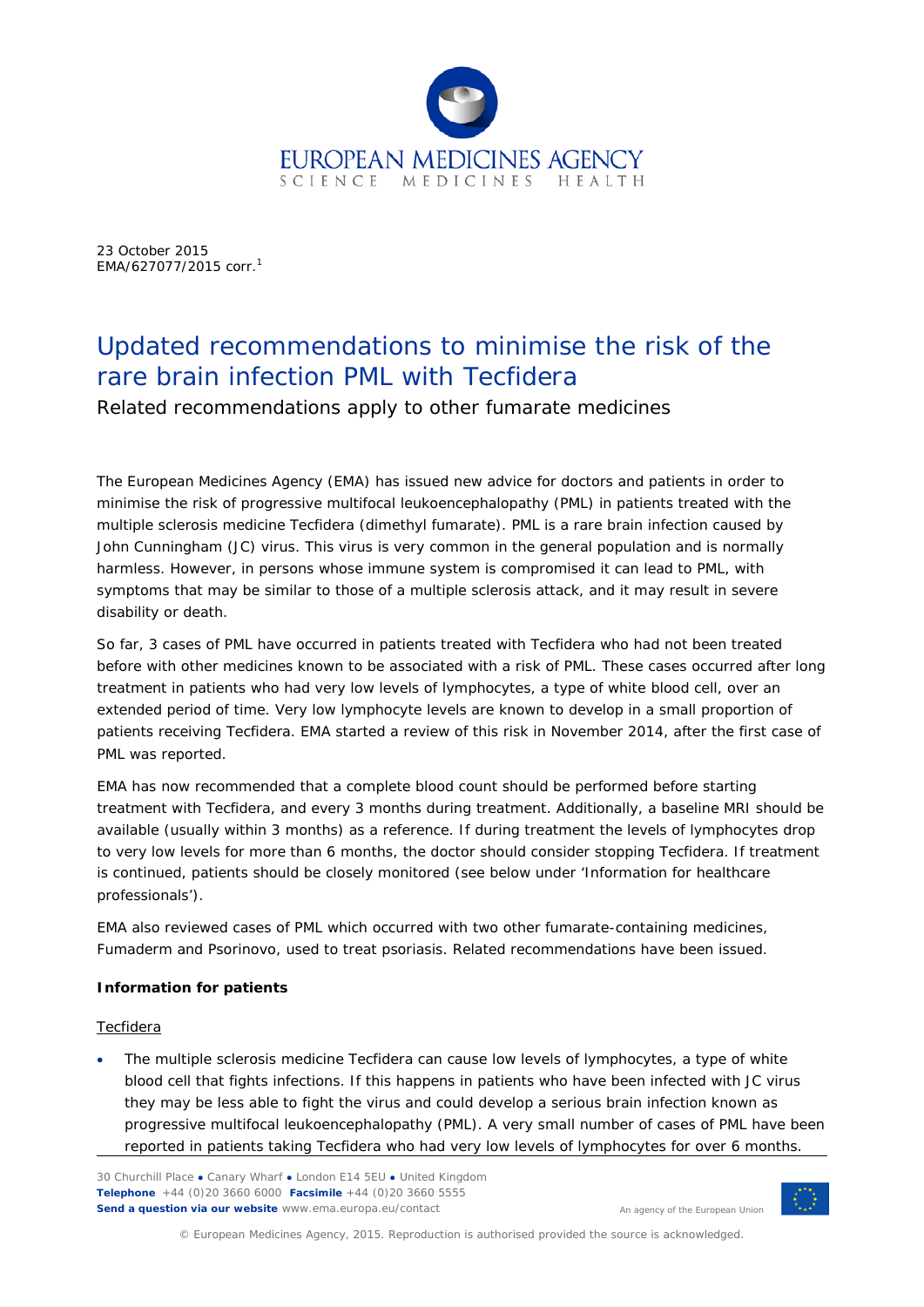• During treatment with Tecfidera, your doctor will perform blood tests on a regular basis to check your white blood cell levels. If during treatment your lymphocyte levels stay at very low levels for more than 6 months, your doctor will speak to you about whether Tecfidera is still the best option for you, and may decide to stop your treatment.

## Fumaderm

- Some patients who are being treated with the psoriasis medicine Fumaderm, whose active substances include dimethyl fumarate, the active substance in Tecfidera, may also have persistently low levels of lymphocytes, and so may also be at higher risk of PML if they have been infected with JC virus. Therefore, related recommendations regarding the monitoring of white blood cell levels are being issued for these medicines, based on the evidence available from the case reports of PML received for Fumaderm. Fumaderm is only marketed in Germany.
- If you have any questions or concerns, speak to your doctor or pharmacist.

## **Information for healthcare professionals**

## Tecfidera

Lymphopenia is a known and common side effect with Tecfidera. Three unconfounded cases of progressive multifocal leukoencephalopathy (PML) have occurred so far with Tecfidera in the setting of prolonged (over 6 months) severe lymphopenia. PML is an opportunistic infection caused by John-Cunningham (JC) virus, which may result in severe disability or even be fatal.

Having reviewed the available information on the risk of PML, EMA has recommended the following to minimise this risk with Tecfidera:

- Prior to initiating treatment with Tecfidera, a complete blood count including a lymphocyte count should be performed and a baseline MRI scan should be available (usually within 3 months) as a reference. After starting therapy, complete blood counts including lymphocytes should be performed every 3 months.
- If during treatment with Tecfidera the lymphocyte count drops below  $0.5x10<sup>9</sup>/L$  for more than 6 months, the benefit-risk of continued treatment with Tecfidera should be re-considered in the context of other therapeutic options available. Clinical factors and evaluation of any laboratory and imaging investigations could be included as part of this re-consideration. If Tecfidera is discontinued, the lymphocyte count should be closely monitored until recovery.
- PML can only occur in the presence of JC virus infection. If an anti-JC virus antibody test is done, it should be considered that the influence of lymphopenia on the accuracy of such tests has not been studied in patients treated with Tecfidera. Doctors should also note that a negative antibody test (in the presence of normal lymphocyte counts) does not preclude the possibility of subsequent JC virus infection.
- During treatment with Tecfidera, the need for further MRI scans should be considered in accordance with national and local recommendations. MRI imaging may be considered as part of increased vigilance in patients considered at increased risk of PML. In case of clinical suspicion of PML, MRI should be performed immediately for diagnostic purposes.
- If therapy is continued in patients with severe prolonged lymphopenia, these patients should be considered at increased risk for PML and should be monitored closely for signs and symptoms of new neurological dysfunction (e.g. motor dysfunction, cognitive or psychiatric symptoms).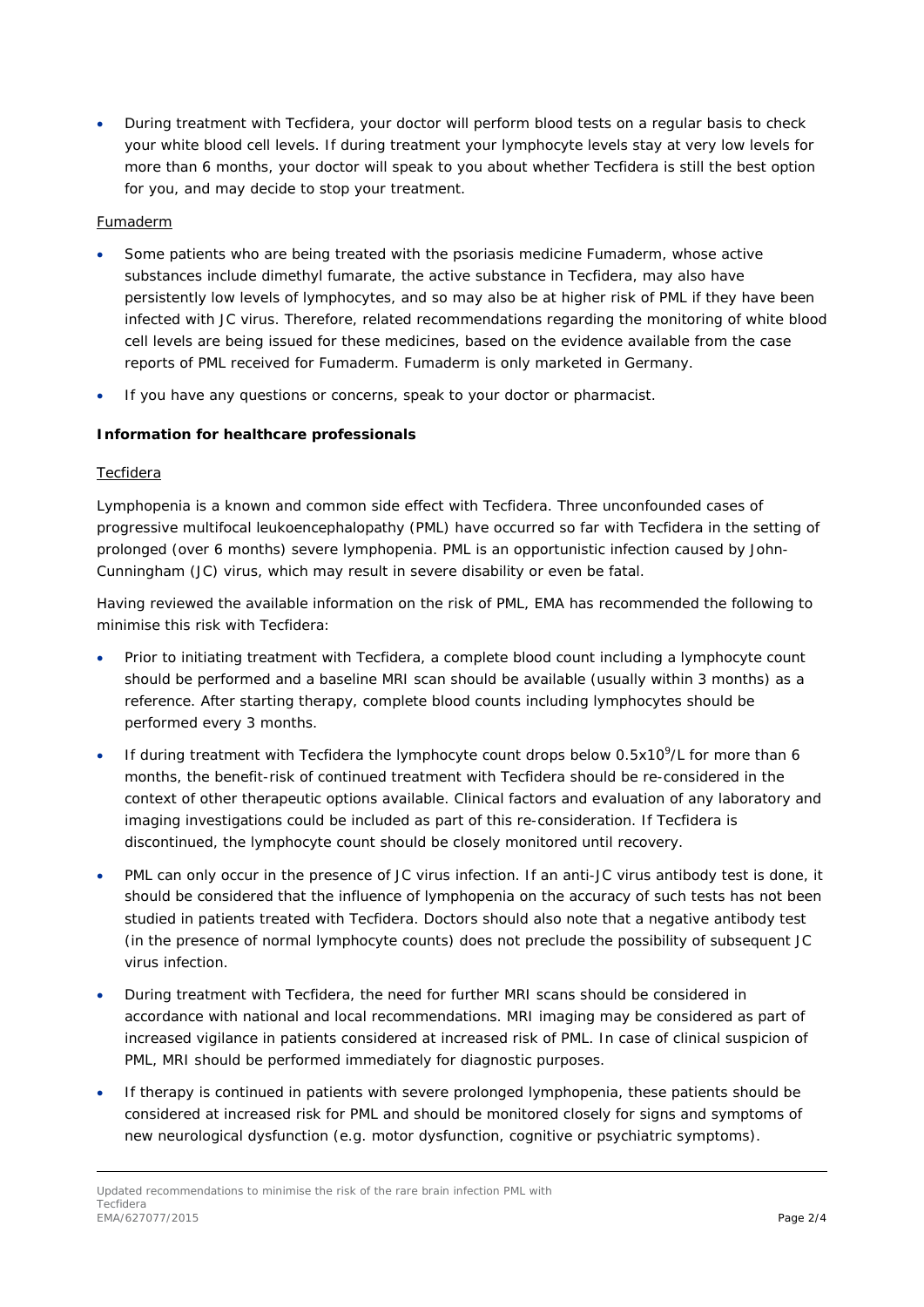- In case PML is suspected, treatment with Tecfidera should be withheld immediately and further evaluations performed.
- No studies have been performed evaluating the efficacy and safety of Tecfidera when switching patients from other disease-modifying therapies to Tecfidera. The contribution of prior immunosuppressive therapy to the development of PML in patients treated with Tecfidera is unknown. When switching patients from other disease-modifying therapy to Tecfidera, the half-life and mode of action of the other therapy must be considered in order to avoid an additive immune effect whilst at the same time reducing the risk of disease reactivation.

The product information for Tecfidera will be updated in line with the above recommendations.

## Fumaderm

EMA also reviewed cases of PML which occurred with two other fumarate medicines, Fumaderm and Psorinovo, both used to treat psoriasis. Cases of PML have also occurred in patients with prolonged lymphopenia who were treated with these medicines, and the following recommendations are being issued for Fumaderm:

- Before starting treatment, a complete blood count should be performed; in the presence of values outside the normal range, treatment should not be started.
- During treatment, blood cell counts should be monitored every 4 weeks; if the lymphocyte count drops below 0.7x10<sup>9</sup>/L, the dose should be halved. If during a follow-up check after 4 weeks the lymphocyte count remains below this value, then treatment must be discontinued. If therapy is continued in presence of a lymphocyte count below 0.7x10<sup>9</sup>/L, the risk of PML cannot be ruled out.
- If the lymphocyte count drops below 0.5x10<sup>9</sup>/L, treatment should be discontinued.

## **More about the medicine**

Tecfidera is a medicine used to treat adults with multiple sclerosis, a disease in which inflammation destroys the protective sheath around the nerves. Tecfidera is used specifically in adults with relapsing-remitting multiple sclerosis, where the patient has flare-ups of symptoms (relapses) followed by periods of recovery (remissions). Tecfidera contains the active substance dimethyl fumarate.

More information on Tecfidera can be found on EMA's [website.](http://www.ema.europa.eu/ema/index.jsp?curl=pages/medicines/human/medicines/002601/human_med_001657.jsp&mid=WC0b01ac058001d124)

<span id="page-2-0"></span>Fumaderm is a nationally-authorised medicine used to treat psoriasis; it contains the active substances dimethyl fumarate and ethyl hydrogen fumarate salts. It is only marketed in Germany. Another psoriasis medicine, Psorinovo, is available as a compounded fumarate preparation in the Netherlands<sup>[1](#page-2-1)</sup>.

## **More about the procedure**

This review was conducted by EMA's Committee for Medicinal Products for Human Use (CHMP) in the context of a procedure known as a 'type II variation'. During its assessment, the CHMP sought the advice of a group of experts in neurology, virology and immunology, and from patients' representatives.

<span id="page-2-1"></span> $1$  This document has been revised to state that Psorinovo is available in the Netherlands. It previously stated that the medicine is available in Germany. ł

Updated recommendations to minimise the risk of the rare brain infection PML with Tecfidera EMA/627077/2015 **Page 3/4**